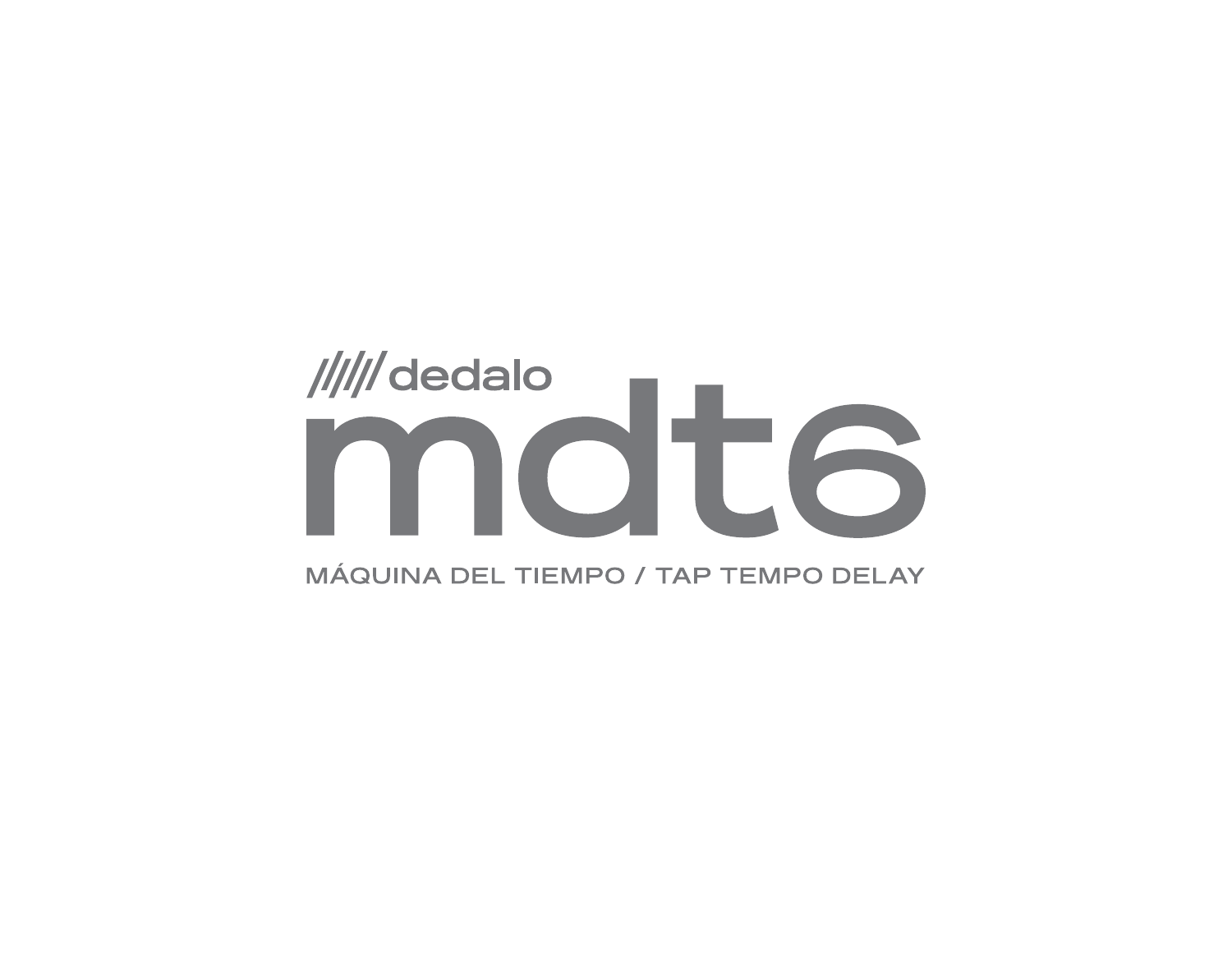## **Congratulations, you got the Maquina del Tiempo!**

The legendary sound of a tape echo two heads and the Tap Tempo technology, are combined in this delay generating machine. Create ambience, rhythmic patterns, extend the dimension of sound and do ad-infinitum repeats with the Feedback control at your feet.

- Double simultaneous delay
- Up to 1200ms of delay time
- Tap Tempo with several subdivisions
- Vintage tape echo sound
- Analog circuit for saturation and filters
- Modulation of the repeats
- Infinite feedback and Tap Feedback
- Analog Dry Through
- True Bypass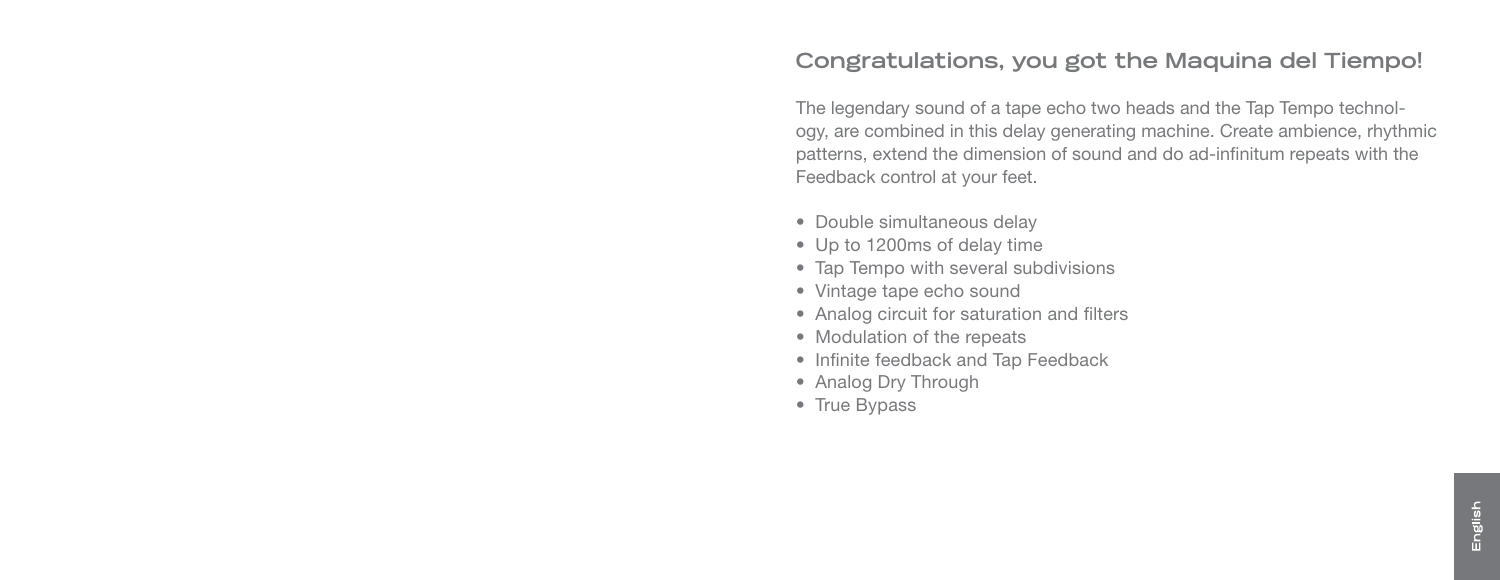## **Operation**

Just like a two-head tape delay unit, the MDT has two delays that run together, with two chips being fed in series (one after another). Each chip provides up to 600ms of delay, which allows us to get up to 1200ms in total.

At the output of the first chip, the tone of the repeats is clear and cleaner, perfect for rhythmic delays or when you want it to cut in the mix. At the second chip, the repeats are darker sounding and with more analog saturation, which increase gradually in each repeat. Perfect for all kinds of ambients and shoegazing.

When both are combined new sounds are obtained in a superposition of rhythmic echoes, in particular when using the special subdivision options.

#### Subdivisions table

| DIV     |      | Total              | T/2                  |
|---------|------|--------------------|----------------------|
| Normal  | 4    | 4/4 (Quarter)      | 4/8 (Eight)          |
|         | 8·   | 3/4 (Dotted eight) | 3/8 (Dotted sixteen) |
|         | 3    | 2/3 (Tiplets)      | 1/3 (Eight triplet)  |
| Special | $8+$ | 3/4 (Dotted eight) | 4/8 (Eight)          |
|         | 5    | 4/4 (Quarter)      | 2/5 (Fifth)          |
|         | φ    | 4/4 (Quarter)      | Golden ratio         |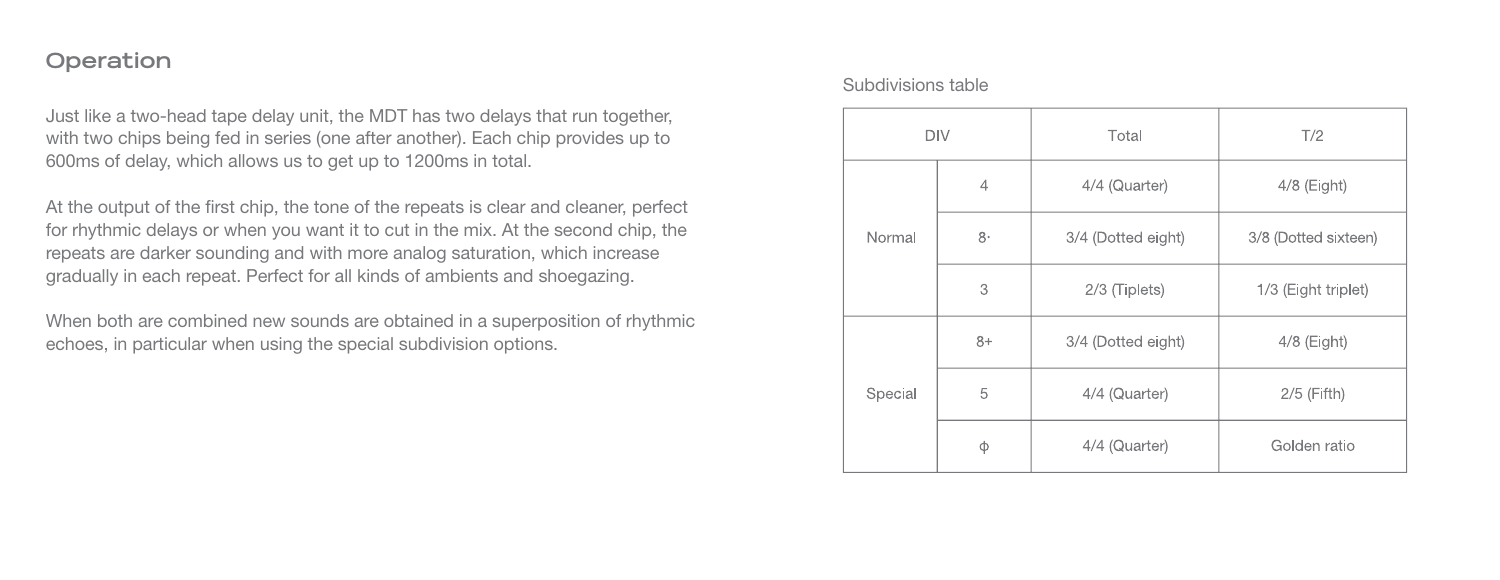

#### **Controls**

**01 - LEVEL** Output level of the delay.

**02 - LEVEL T/2** Output level of the first chip, with delay time T/2 (See Subdivisions table).

**03 - REPEATS** Number of repetitions, by means of analog feedback. At maximum, it will generate a runaway feedback. Feedback is taken from the output of the effect, so it is affected also by both Level controls.

**04 - MOD/DIV** Modulation of the delay time. In mild settings, repetitions are blurred, achieving the organic tape echo sound. The depth increases up to ex treme effects of tape wow and vibrato. Holding down the Tap Tempo switch for 5 seconds, gives access to the DIV control, allowing you to select the mode and tap subdivision. Turn the knob while the switch is held down, and release the switch once the desired position is marked. For optimum performance, position the knob to the center of the desired value.

**05 - TIME** Total delay time. From 160ms to 1200ms.

- **06 INPUT** Effect input, connect your instrument here.
- **07 OUTPUT** Effect output, connect your amplifier here.

**08 - DC 9V** Power supply input, connect your dc adapter here.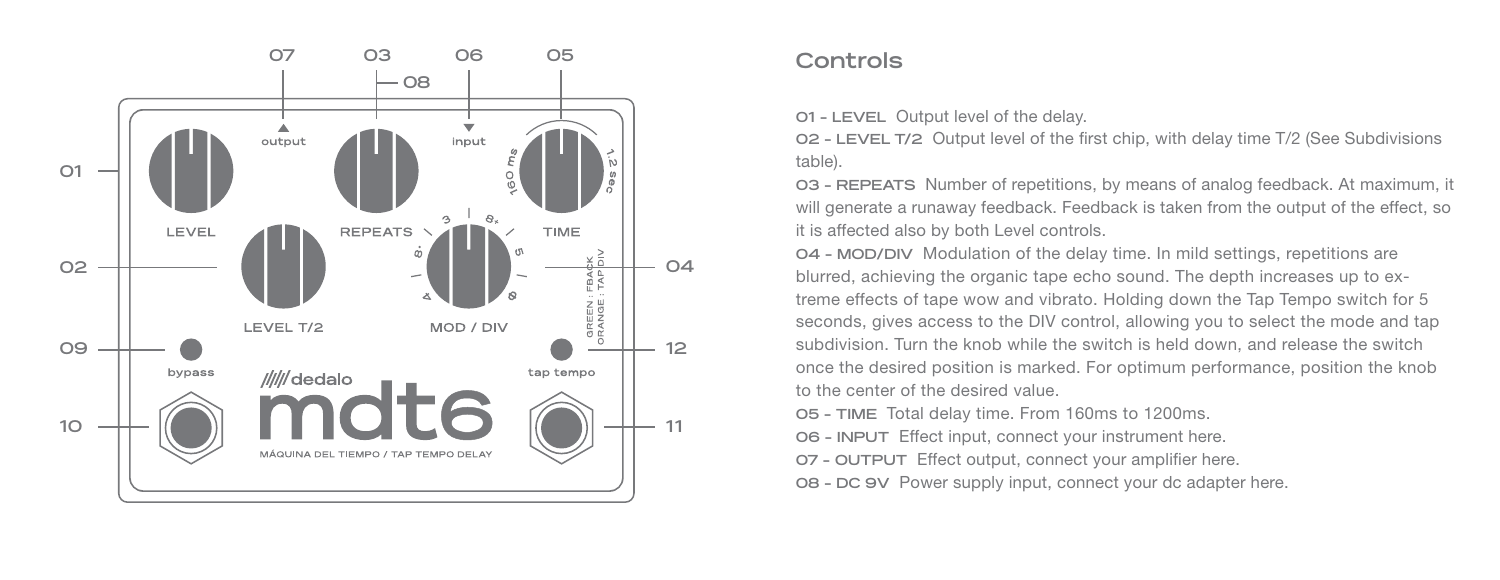#### **Controls**

**09 - LED** Lights up when the effect is engaged.

**10 - TRUE BYPASS** Turns on/off the effect. The true bypass switch allows your sound to remain intact when the effect is off.

**11 - TAP TEMPO** Optical switch for the functions:

*• Tap Tempo:* Controls the delay time by means of taping in the switch. To use it, simply tap on the switch between three and eight times, at the desired speed. The resulting tempo is the average between the taps, and will remain until a new tempo is set by either tapping or turning the TIME knob.

*• Tap Feedback:* Holding down for one second it enables/disables the feedback increase. It allows to increase the repeats above of the Repeats setting by using your foot. Feedback here is taken from the second chip output and is independent on the setting of Level controls, so it can achieve some different sounds in particular when using the special subdivisions. Indicator led will change to Green color when the feedback is activated.

*• Tap Div:* Holding down for five seconds it gives access to the DIV control setting (see item 4). Indicator led stops blinking and changes to Orange color. **12 - LED** Tempo and mode change indicador. Blinks at the current delay time setting and its color indicates the mode in use.

#### **Order in the effects chain**



#### **Technical specifications**

Model 2016 - MDT-6 True Bypass Input impedance: 700Kohm Power supply: DC 9v center negative (minimum 100mA) Power consumption: 80mA at 9v DC Dimensions: 12cm x 9.4cm x 5.4cm Weight: 475gr

#### *Trimpots:*

RV2: Input Trim: Input level to the delay circuit RV3: Feedback: Maximum feedback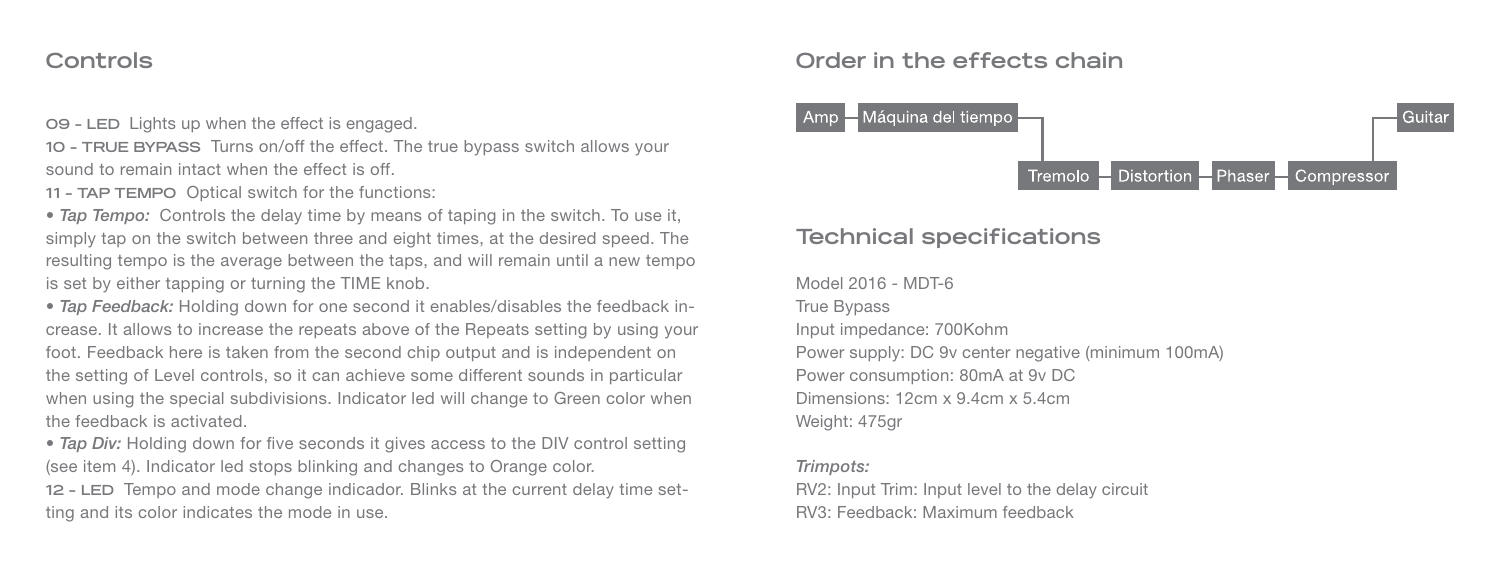# **Use and care of the pedal**

• Use only regulated 9v dc adapter, with negative center polarity. In no way should be connected to 220V or adapters of other kinds.

• Avoid dropping, hitting or exposing the pedal to extremes of humidity or temperature.

• To clean the pedal, use a dry cloth.

• Do not remove the protective silicone legs, they protect the pedal from shocks and external pressures.

# **Problems and solutions**

*• The LED lights up but there is only sound when the effect is in bypass*: Make sure the instrument is properly connected to the INPUT jack, and the amplifier to the OUTPUT jack.

*• The indicator LED doesn't light up*:

The pedal is not connected to a working DC adapter.

*• The effect is too weak, or the sound is unduly saturated*:

Use an appropriate DC adapter. If the pedal is connected in a loop, check its send and return levels.

*• The pedal makes a low pitched hum*:

Feed the pedal with a regulated dc adapter of sufficient amperage

*• The sound cuts out intermittently*:

This may be due to a failure in the true bypass switch. See warranty terms.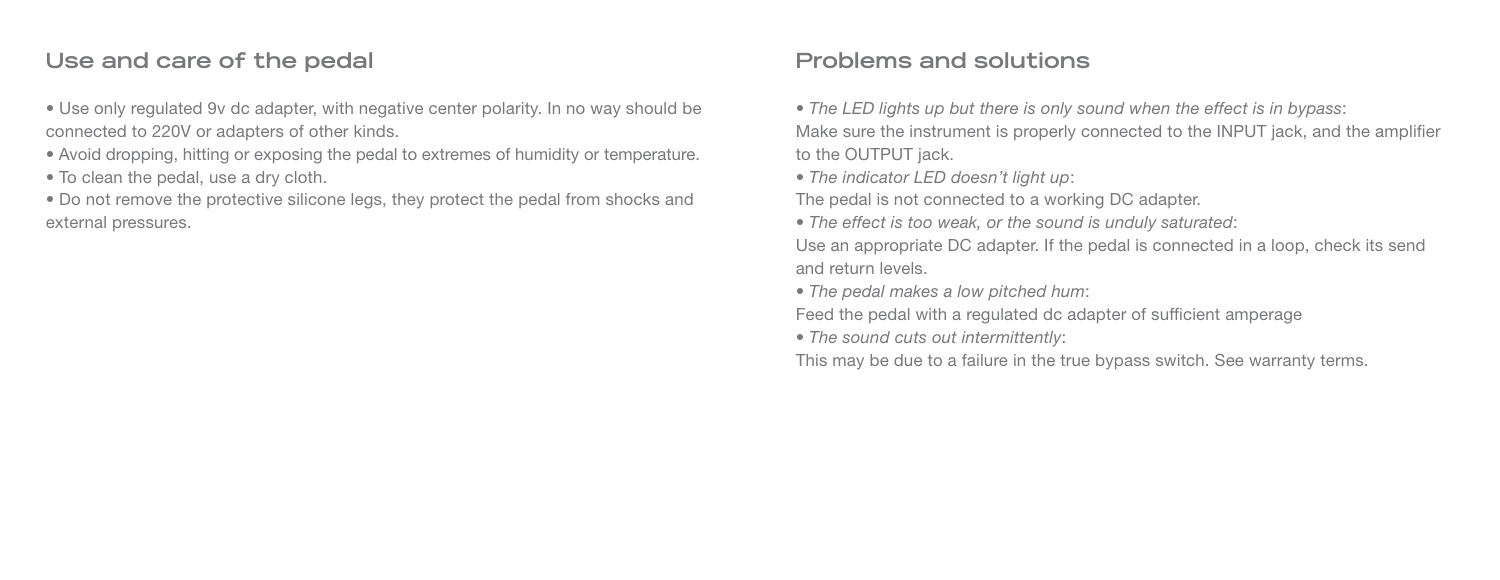# **Terms of warranty**

- The warranty is only valid for the original owner for 2 years from the date of purchase.
- The warranty must be requested on the trade where the pedal was acquired.
- DEDALO ensures that the pedal is free from defects in materials and workmanship.
- DEDALO will choose to repair or replace any faulty piece on the pedal at its sole option.
- Failures due to accident or misuse are not covered in the warranty.
- DEDALO is not responsible for any loss or damage the user may suffer as a result of using the pedal.
- Power adapter not included in the warranty.
- In this pedal there is no piece that could be repaired by the user. The repair or modification by personnel not authorized by DEDALO will void the warranty.
- Shipping or other fees that may arise, are not covered by warranty.

**Sound Settings**

**Register your pedal!** www.dedalofx.com.ar/register **www.dedalofx.com.ar**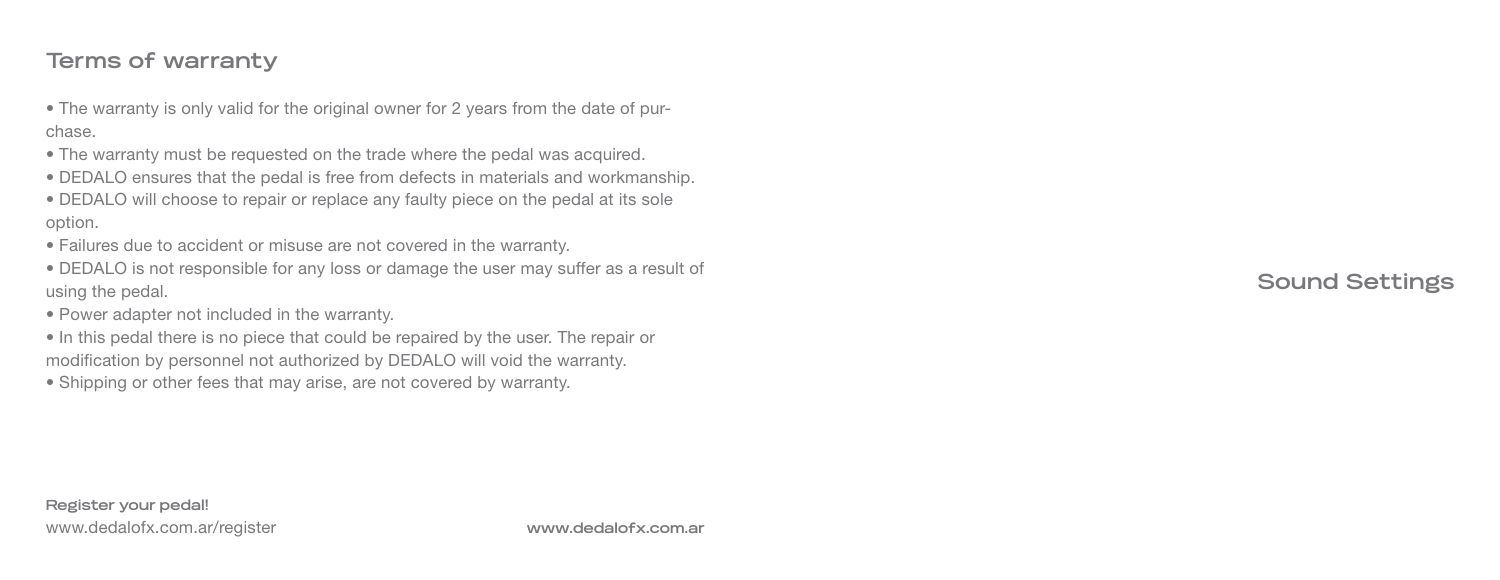# **Sound Settings**

 $\frac{1}{3}$   $\theta$ REPEATS \ LEVEL TIME LEVEL T/2 MOD / DIV

# **Sound Settings**

**Dotted Eights** DIV: 8• (Use tap) FBACK: On

**Infinite Feedback** FBACK: On





**Ambient Lead**

**Space Echoes** DIV: φ / FBACK: On

LEVEL T/2

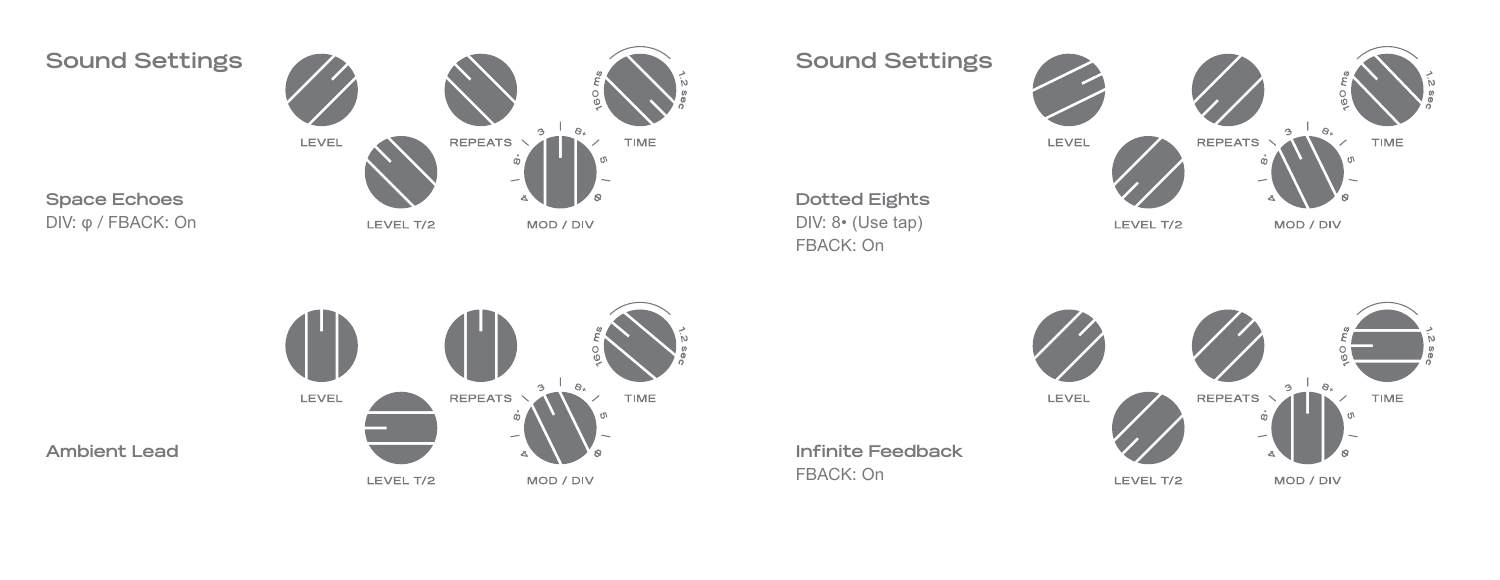